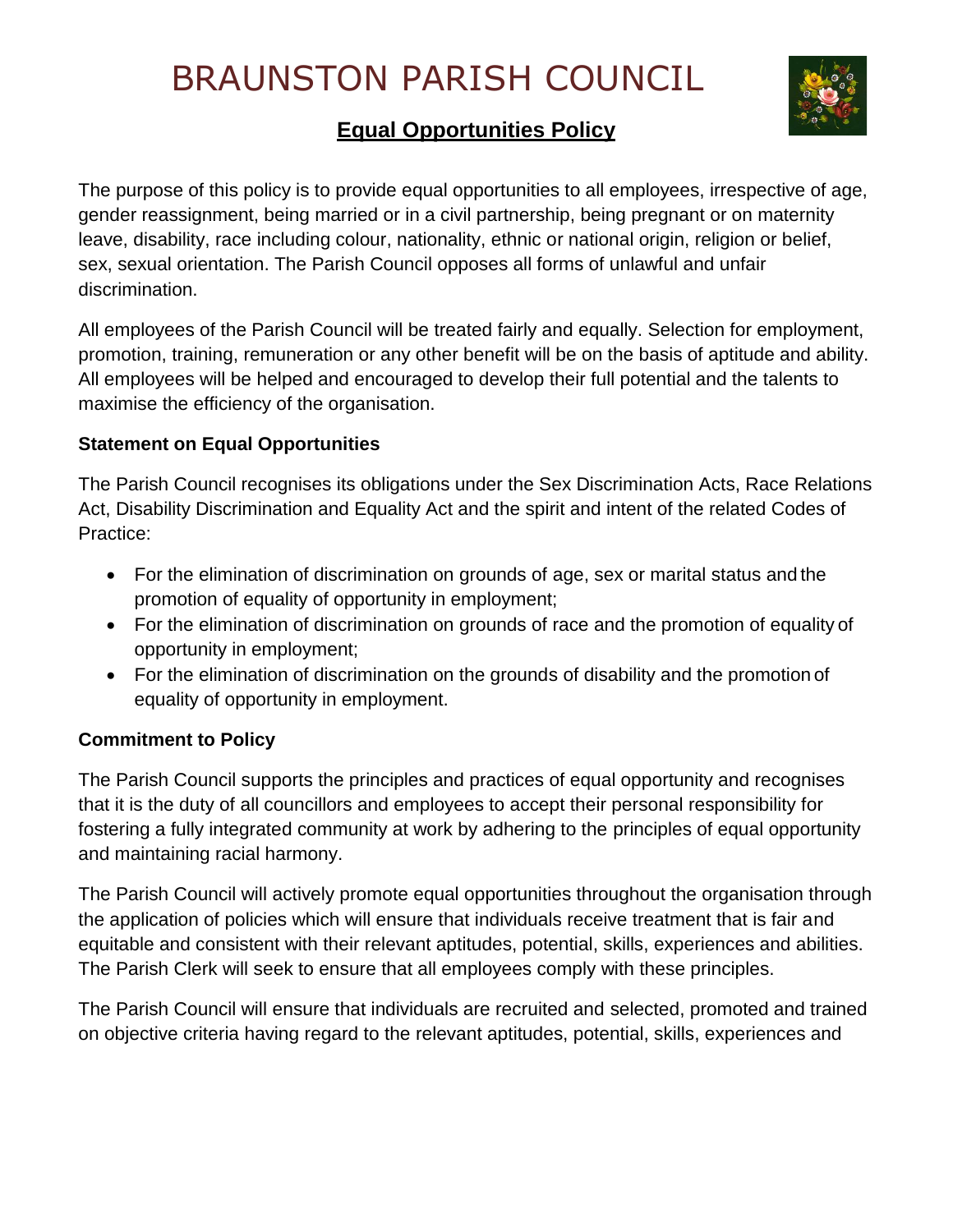abilities. In particular, no applicant will be placed at a disadvantage by requirements or conditions which are not necessary to the performance of the job or which constitute indirect unfair discrimination.

Reasonable adjustments will be taken where a disabled person is put in a detrimental position and such reasonable adjustments remove the detriment.

The Parish Council recognises the problems that sexual or racial harassment may cause at work and is committed to ensure that such unacceptable behaviour does not take place. Sexual harassment includes (but is not limited to) unwanted physical contact, suggestive remarks or behaviour, compromising invitations, demands for sexual favours and similar unwanted behaviour. Racial harassment is similarly unwanted treatment but is concerned with derogatory treatment and language on racial grounds. All forms of harassment are abhorrent and will notbe tolerated by the Parish Council. Sexual and racial harassment are regarded as unlawful discrimination and additionally may also be subject to criminal proceedings. All such cases will be dealt with under the appropriate Grievance and Disciplinary Procedure.

The Parish Council recognises that the detriment a disabled person endures as a consequence of their disability can, in many instances, be removed by the adoption of reasonable adjustments. The Council is committed to ensure that such adjustments will be effected where reasonably practicable and where the detriment is substantial.

#### **Training and Advertising**

The Parish Council will train, develop and promote on the basis of merit and ability only. When vacancies are advertised the Parish Council will continue to ensure that such advertising, both in placement and content, is compatible with the terms of this Policy. In practical terms this means that the wording of advertisements will be carefully scrutinised to ensure that any hidden discrimination is avoided or that sexually, racially or disability loaded wording is avoided.

Every effort will be made to ensure that the advertisements are placed on parish notice boards and on the website so that as wide a readership as possible has access to the vacancies.

#### **Communication**

The principles in this Policy will be brought to the attention of all councillors and staff.

All councillors and employees are encouraged to bring to the attention of the Parish Clerk any act of discrimination they observe.

Councillors and employees who are newly disabled are encouraged to bring this to the attention of the clerk to enable a review of their treatment to be made. This review will include an assessment of physical features and arrangements to ensure that these do not place the disabled person at a substantial disadvantage. Where they do, then adjustments will be effected where reasonable to do so.